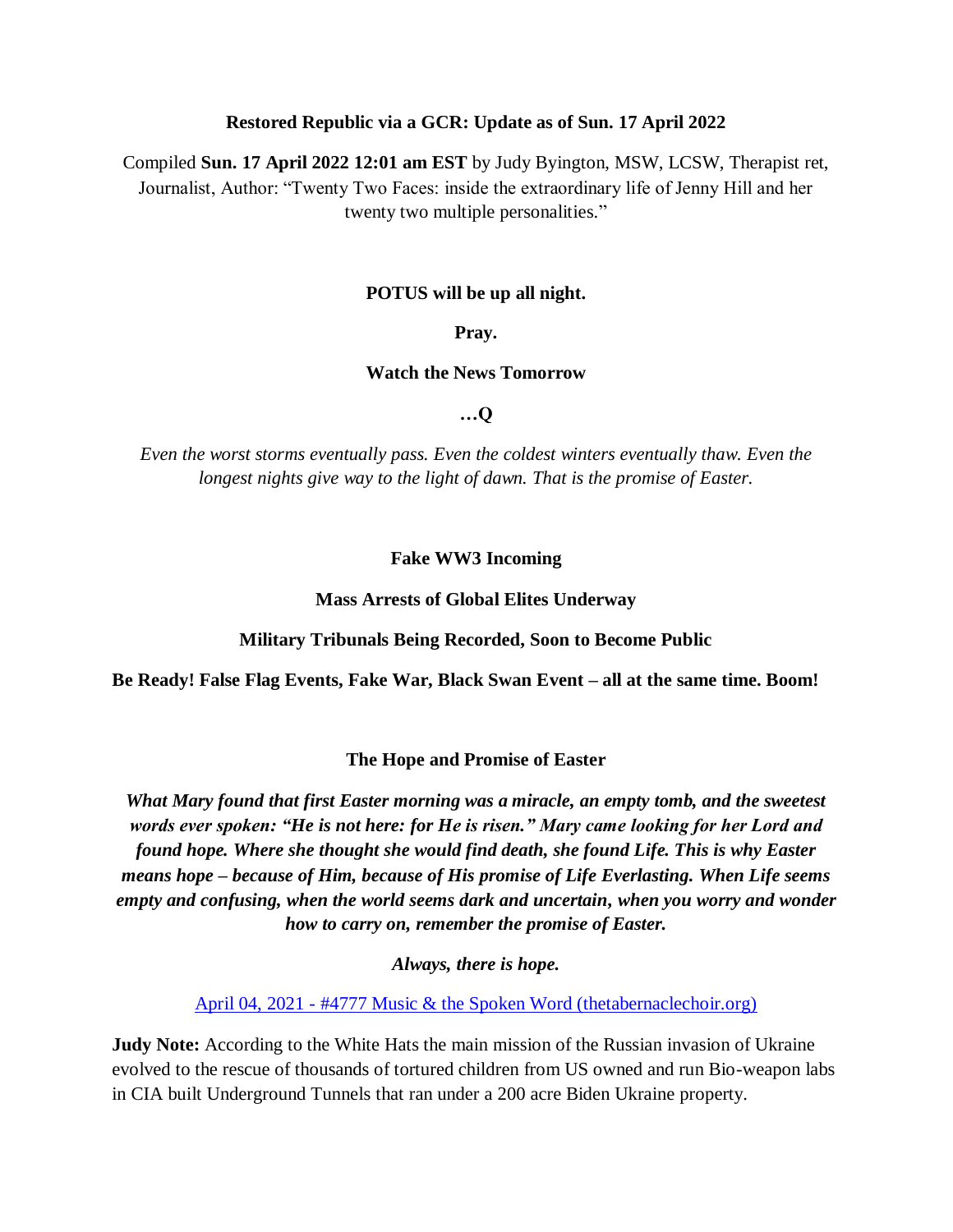These child rescue missions have been going on across the globe since **Wed. 16 Oct. 2019** when Navy Seals and U.S. Marine rescued 2,100 children found locked in cages in Underground Tunnels that ran beneath a military facility at California's China Lake.

The thousands of children rescued from Underground Tunnels beneath the White House and US Capitol in Washington DC didn't compare to the millions of children rescued from Underground Tunnels in Australia.

Not only were these children found to have been used in inhuman experiments that led to development of CV-19 – and other pathogens to be released on the general public – they had been sexually abused, tortured and murdered to harvest their Adrenochrome for sale to Hollywood, political and global elites who paid big bucks for the use of an anti-aging "wonder drug," Adrenochrome.

This Easter promises to be a New Beginning. With a priority to Save the Children from the evil grips of the Deep State, the White Hat's Global Currency Reset was said to be waiting for an Event – thought to be Biden's resignation after exposure of crimes found on his son Hunter Biden's laptop. (The crap about the children would come out later). Biden's resignation would combine with the instability of the financial market to crash the Stock Market.

It's Time. Everyone needs to wake up to what's really happening behind the Fake News Mass Media before our world collapses into a New World Order.

[Biden/Obama Tied to Child Sex Trafficking; Children, Bodies Rescued from US Bio-weapon](https://beforeitsnews.com/politics/2022/04/bidenobama-tied-to-child-sex-trafficking-children-bodies-rescued-from-us-bio-weapon-labs-under-biden-ukraine-property-3259928.html)  [Labs Under Biden Ukraine Property | Politics | Before It's News \(beforeitsnews.com\)](https://beforeitsnews.com/politics/2022/04/bidenobama-tied-to-child-sex-trafficking-children-bodies-rescued-from-us-bio-weapon-labs-under-biden-ukraine-property-3259928.html)

[Thousands of Children Rescued, Mutilated Bodies Recovered, from Biden-owned Ukraine](https://beforeitsnews.com/politics/2022/04/thousands-of-children-rescued-mutilated-bodies-recovered-from-biden-owned-ukraine-property-containing-us-run-bio-weapon-labs-3259889.html)  [Property Containing US Run Bio-Weapon Labs | Politics | Before It's News \(beforeitsnews.com\)](https://beforeitsnews.com/politics/2022/04/thousands-of-children-rescued-mutilated-bodies-recovered-from-biden-owned-ukraine-property-containing-us-run-bio-weapon-labs-3259889.html)

[Fauci, Big Pharma Tortuous Experiments on Foster Children –](https://beforeitsnews.com/politics/2021/10/fauci-big-pharma-tortuous-experiments-on-foster-children-over-200-died-3247518.html) Over 200 Died | Politics | Before [It's News \(beforeitsnews.com\)](https://beforeitsnews.com/politics/2021/10/fauci-big-pharma-tortuous-experiments-on-foster-children-over-200-died-3247518.html)

# **A. Global Currency Reset:**

- **Charlie Ward:** GESARA/NESARA is happening **this weekend.**
- **MarkZ:** There are a number of Bond Dealers and Bankers who are looking for **Sunday Night into Monday 17-18 April** for things to start happening. Redemption Center contacts say that they are on call **this weekend** but should plan on working **Monday 18 April**. They will be notified **Sunday 17 April afternoon around noon** to let them know if they are working or not on **Monday 18 April."**
- **Bruce:** Notification for Tier 4B (us, the Internet Group) to receive the Secured Website to set Redemption/ Exchange Appointments was said to be **Mon. 18 April or Tues. 19 April.** Tier 4B Foreign Currency Exchanges and Zim Bond redemption was expected to start **Tues. 19 April or Wed. 20 April** and continue through the rest of the month.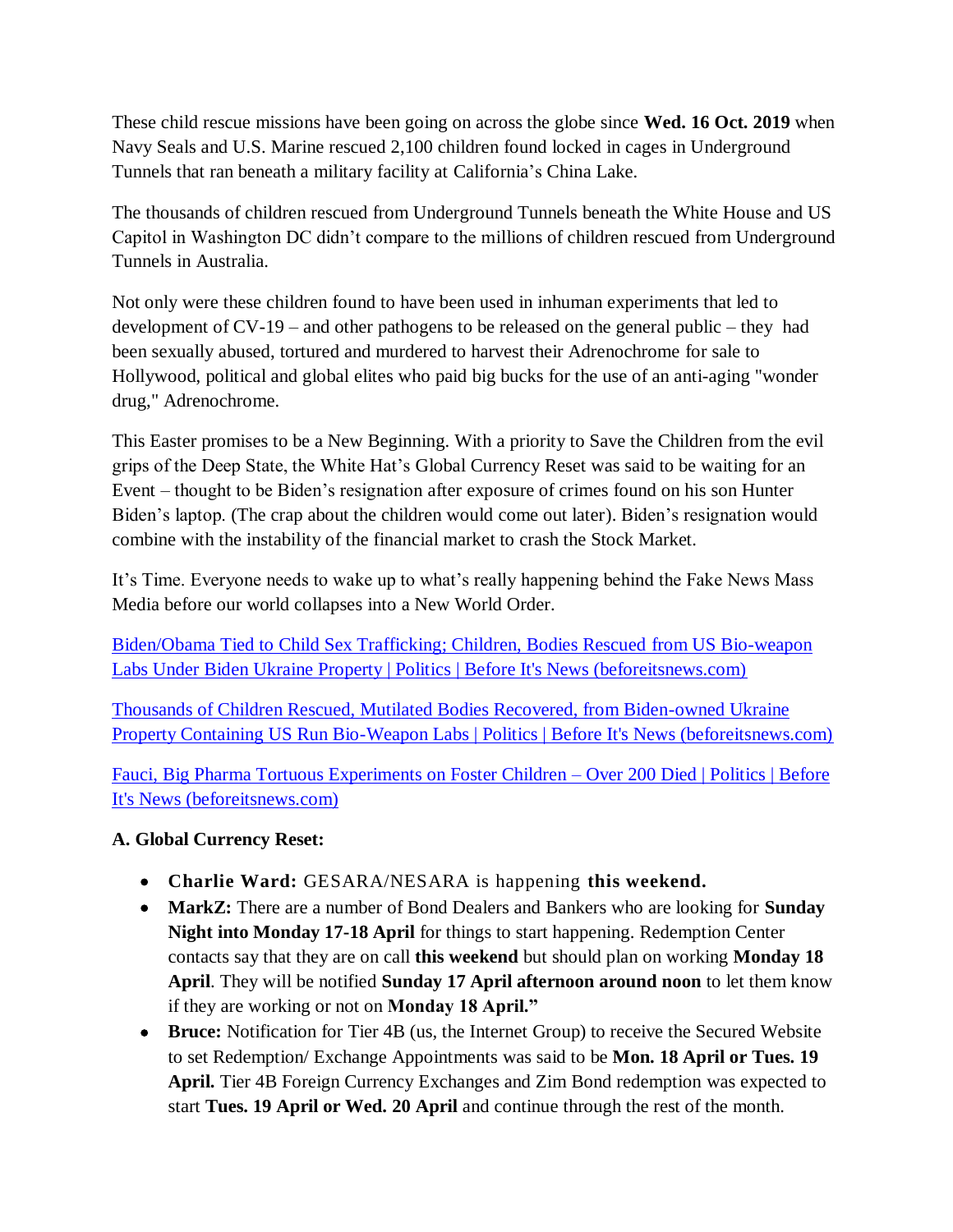**By Sun. 1 May** the Global Currency Reset to gold/asset-backed currency of 210 nations was expected to be announced. **If so, by Mon. 2 May** the general public could exchange currencies at the new International Rates.

# **B. Restored Republic:**

- **Thurs. 14 April 2022 John F. Kennedy Jr, US VP:** "In light of the EBS-Military" Tribunals, I urge all Americans to prepare for Martial Law. Active military will be on the streets in key locations to maintain government authority during this transition and provide maximum security during Operation Warp Speed. These measures are intended for immediate impact after the EBS. When the lights go out just know that the White Hats are in control. Let the Executions begin."
- Kim Dotcom: "I work with the data forensics team that analyzes the Hunter Biden Laptop data. Expect major release soon. The data reveals numerous crimes. Hunter Biden will do to jail. Joe Biden will resign."
- **President Donald J. Trump:** We Will Not Bend, We Will Not Break, We Will Never Give In, We Will Never Back Down, We Will Never Surrender And We Will Always Fight to Victory Because We are American And our Hearts Bleed Red, White and Blue. We are One People, One Family And One Glorious Nation Under God.
- **Fri. 15 April Ezra Cohen:** Showtime!!!

# **C. The Real News for Sat 16 April 2022**

- **The US Congress called for Biden to be impeached:** "Our president tried to shake hands with literally no one. Incredibly embarrassing! He leads our country. That's enough!," Congresswoman Marjorie Taylor-Green wrote on Twitter. [https://twitter.com/repmtg/status/1514768810426961922?s=21&t=cM-](https://twitter.com/repmtg/status/1514768810426961922?s=21&t=cM-QaCJM_zGmfUPbt3EgUw)[QaCJM\\_zGmfUPbt3EgUw](https://twitter.com/repmtg/status/1514768810426961922?s=21&t=cM-QaCJM_zGmfUPbt3EgUw)
- In March there were 221K Illegal Migrants encountered at the Border.
- **Kash Patel just confirmed Starlink FREE Wifi** for the world.
- **President Trump will be reinstated to Twitter very soon.** He will tweet only once. "My fellow Americans, the storm is upon us!" Be ready.
- **Hunter Biden e-mails confirm** US funded and run weaponized bio labs in Ukraine Joe Biden knew!
- **Nine prominent Saudi judges arrested,** accused of treason in mortgage-backed security (MBS)-related purge.
- DR. CHARLIE WARD BIG UPDATE SHOCKING NEWS INSIDE AMERICA OF TODAY'S APRIL 16, 2022 - [YouTube](https://www.youtube.com/watch?v=3kx2p0FJRi4)
- **18 More Red States Join Lawsuit to Stop Biden From Revoking Title 4:**  <https://newsyoucantrust.me/3KPvvYJ>

**D. Global Food, Fuel and Goods Shortages:**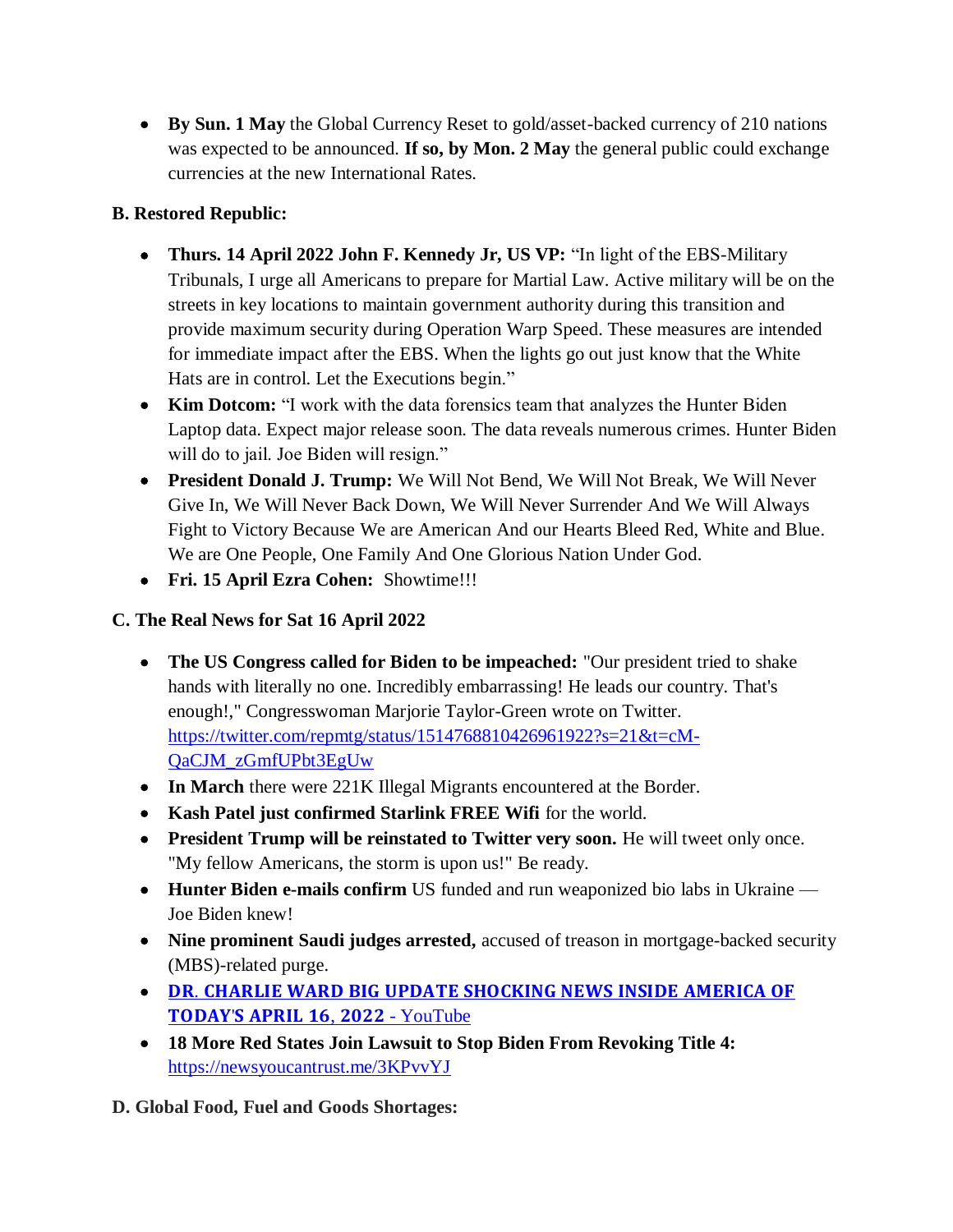- **Black Swan Event?** Top US Fertilizer Producer Hit With Rail Delays To Midwest ZubuBrothers. A fertilizer supply shock is imminent for US farmers as CF Industries Holdings, Inc. warned Thursday. [https://zububrothers.com/2022/04/16/black-swan-event](https://zububrothers.com/2022/04/16/black-swan-event-top-us-fertilizer-producer-hit-with-rail-delays-to-midwest/)[top-us-fertilizer-producer-hit-with-rail-delays-to-midwest/](https://zububrothers.com/2022/04/16/black-swan-event-top-us-fertilizer-producer-hit-with-rail-delays-to-midwest/)
- **20 Signs That American Families Are Being Economically Destroyed:**  <https://youtu.be/PN9pMwQEKog>
- **Italy: Italian pensioners are forced to rummage through garbage** and leftovers in the markets, because it is difficult for them to survive in such conditions that Mario Draghi sets. People everywhere are shouting: "Mario Draghi has destroyed Italy, he must be stopped!"
- **The largest European oil company Shell mixes Russian oil with oil** from other countries to circumvent sanctions. Biden is flooding the market with oil in additional volumes of 1 million barrels per day, when Russia supplies 3 million barrels per day. Venezuela, Iran and the Middle East refused to meet the West to increase supplies. Shell has found a creative way out of this situation: Shell, which has "left Russia", has amended the company's contracts and regulations, and from now on only oil consisting of more than 50.01% of the oil produced in the territory of the Russian Federation is considered Russian oil. Thus, buying 49.99% of Russian Urals and mixing with other varieties in the Latvian port, we get a cocktail of "non-Russian" oil Made in Latvia.

# **E. Global Financial Crisis:**

• **QFS already in play!** 3rd world countries will be lifted to the level playing field before the Khazarian corrupt countries are lowered down to the level playing field. [https://www.zerohedge.com/geopolitical/escobar-russian-geoeconomics-tzar-introduces](https://www.zerohedge.com/geopolitical/escobar-russian-geoeconomics-tzar-introduces-new-global-financial-system)[new-global-financial-system](https://www.zerohedge.com/geopolitical/escobar-russian-geoeconomics-tzar-introduces-new-global-financial-system)

# **F. Covid/Vax Hoax:**

 **Violates Nuremberg Code:** No One Should Be Forced to Take an Experimental Procedure. Dr. Peter McCullough: "Doctors who [withhold seeing unvaccinated patients] are over the line... They are walking a line of shame."

# **G. International Child Sex Trafficking:**

- **21 million people worldwide are victims of human trafficking. An estimated 50% of these victims are children.** 2.2 million children are sold into the sex trade each year: That's over 4 children every minute! 800,000 children disappear every year in the U.S. 1 every 40 seconds. If you believe this is Fake News, you are part of the problem. Pizzagate - SpiritCooking – Adrenochrome
- **Child Victim of UK Royals Speaks Out:**  <https://www.bitchute.com/video/sqYeb63pAj3N/>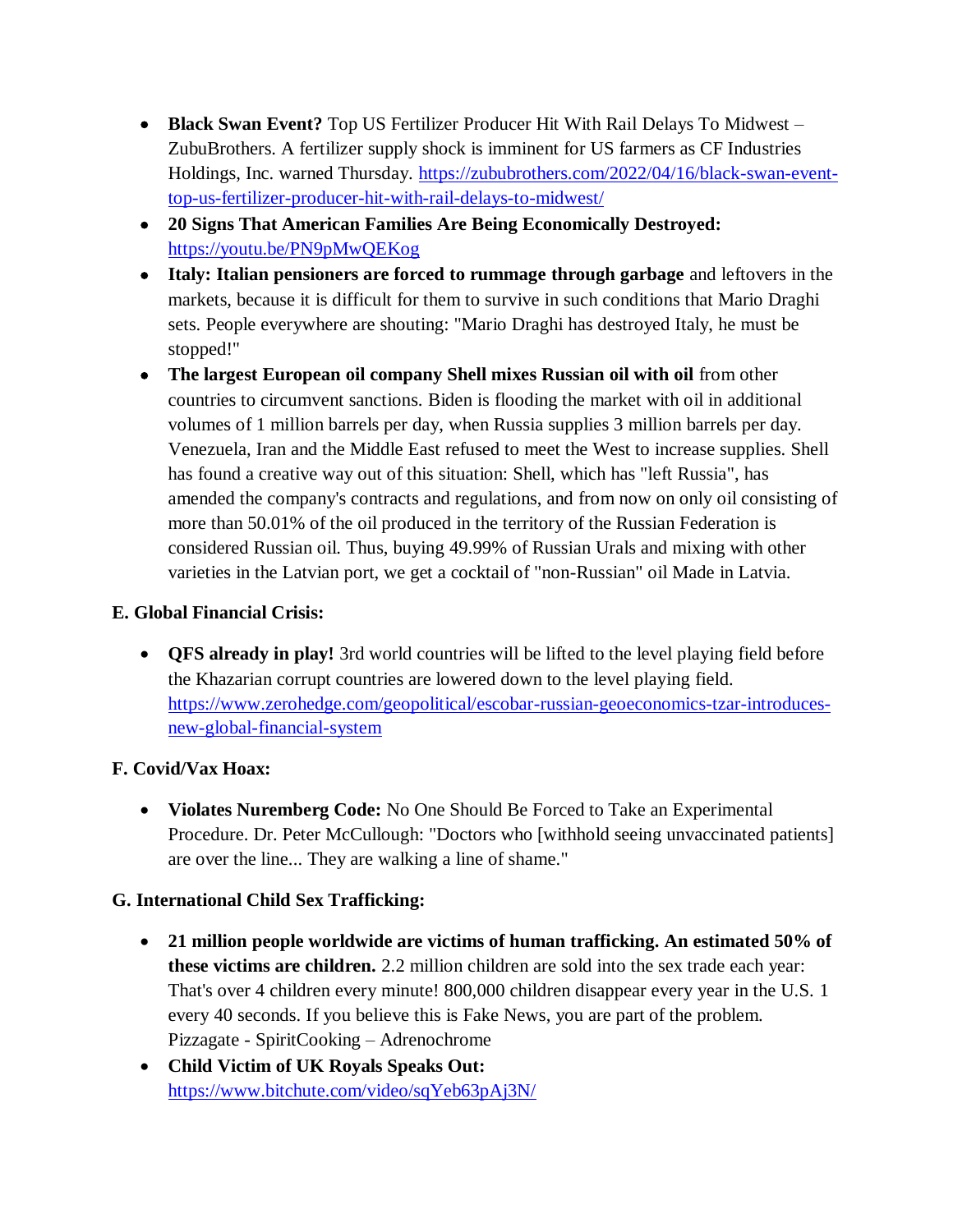## **H. Protests:**

 **France:** In Paris, students protest against the results of the first round of elections: The slogan of the audience is "Neither Macron nor Le Pen." Clashes broke out between the protesters and the police, the police even used tear gas.

## **I. Underground Tunnels, DUMBS, US Bio-weapon Labs and Tortured Children:**

- **In Dec. 2016 only days after Trump took office,** a team headed by Charlie Ward recovered over 650 plane loads of gold and assets from six DUMBS sitting in 150 miles of tunnel that ran from under Israel to the Vatican, Venice, Rome and Switzerland. The White Hats Military has placed this gold in secure locations of it's original major countries owners so they can use it to back the Global Currency Reset.
- **The Odessa Catacombs was the longest tunnel system in the world and located in Ukraine.** This labyrinth system was composed of 2500 km of tunnels. The Odessa Catacombs were longer than the catacombs of Rome and Paris combined.
- **The Odessa Catacombs** were built in the 19th century and run under the 200 acre Biden property in Ukraine, where the Russian Army was rescuing thousands of tortured children from US owned and run Bio-weapon labs: <https://youtu.be/006jUmpq8SA>
- **The bioweapons labs** owned and experimentally tested by Americans in Ukraine were 100% real as proven in an International Tribunal.
- **"Tens of thousands of tortured and murdered, mostly Asian children**, were rescued, the mutilated bodies of thousands more were recovered by the Russian military from the U.S. owned and operated DUMB Labs bioweapons underground tunnels that ran under a 200-acre Biden property in Ukraine."
- **Russia was expected to soon reveal the Ukrainian underground bioweapons labs,** DUMBS, and tunnels that housed tens of thousands of children from various countries, more than half of whom were of Asian descent.
- **Videos were shared in which Russian soldiers in Ukraine were seen leading out children** who had not been seen for a long time. The children were holding brand new teddy bears and stuffed animals given to them by the Russian army.
- **The Ukraine Underground Tunnel** is a secret bunker built by the CIA as part of its Mind Control Dark Science program, in which human DNA was combined with animal DNA to produce subhuman monsters, all of which since the agency's existence have been funded by a CIA Black Budget established after World War II.
- **On Wednesday, Oct. 16, 2019,** the first American Navy Seal and U.S. Marine rescue of 2,100 children was found locked in cages in underground tunnels that ran beneath the military facility in California at China Lake. Another rescue took place in Australia, where about one million children were snatched from their captors.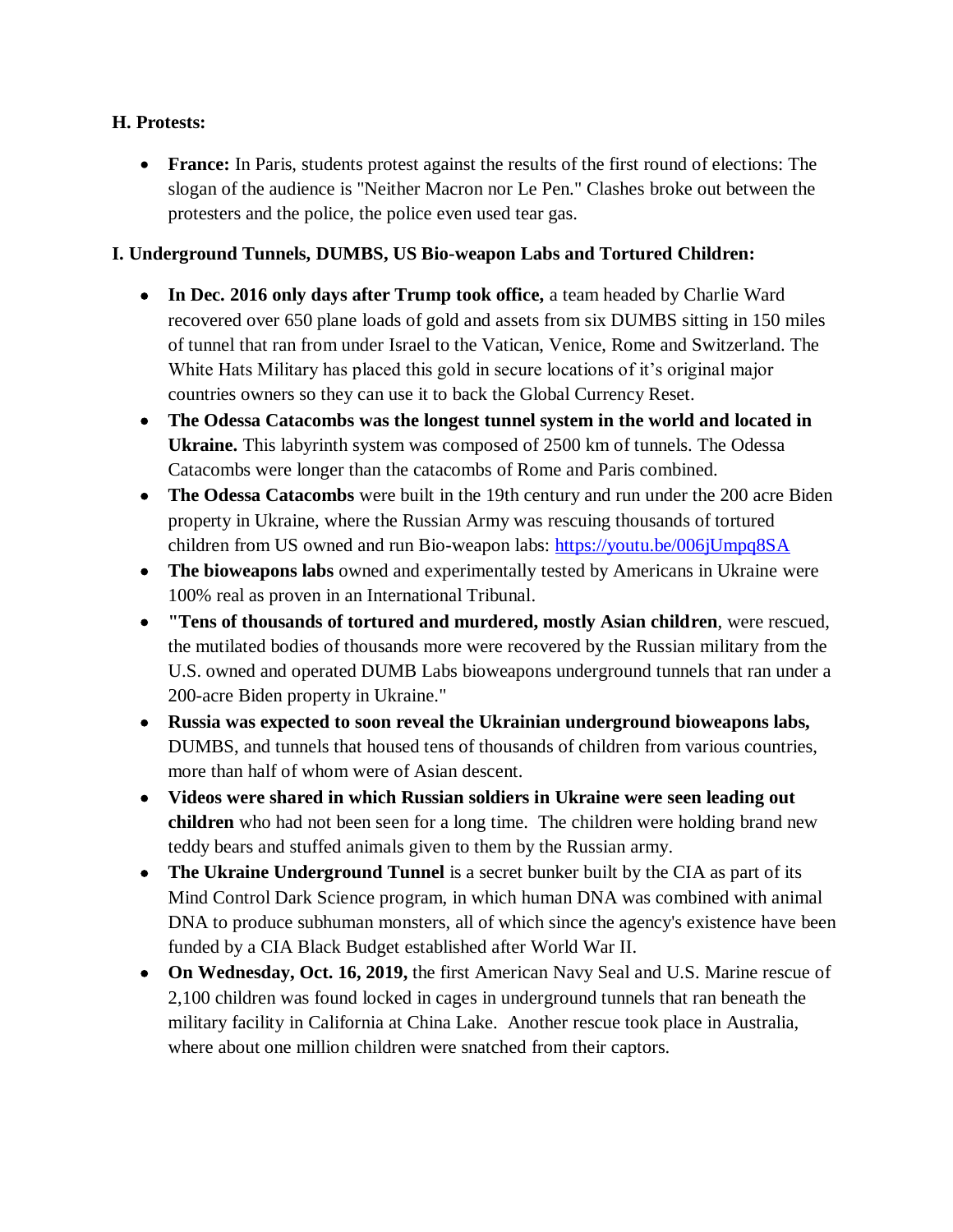- **The babies, adolescents and teenagers were allegedly sexually abused**, tortured and murdered to supply their adrenaline for sale to Hollywood and international elites who paid huge sums for the use of an anti-aging "wonder drug", adrenochrome .
- YES everything is connected, and it has been the cruelest horrors of mankind ever since - the world wars. [https://thetruedefender.com/breaking-news-thousands-of-children](https://thetruedefender.com/breaking-news-thousands-of-children-rescued-mutilated-bodies-recovered-from-biden-owned-ukraine-property/)[rescued-mutilated-bodies-recovered-from-biden-owned-ukraine-property/](https://thetruedefender.com/breaking-news-thousands-of-children-rescued-mutilated-bodies-recovered-from-biden-owned-ukraine-property/)

# **J. CERN CIA Headquarters under Lake Geneva Switzerland:**

- **Jan. 2 2022 Switzerland Earthquakes** was of destruction of entrances to the CERN CIA Headquarters under Lake Geneva. <https://t.me/DUMBSandUnderground/7810> <https://t.me/DUMBSandUnderground/12391>
- **European Bubble Chamber (BEBC):** windows in the chamber allow both artificial and natural light to enter, while the larger and deeper circular entrances can serve as tunnels<sup>1</sup> to external capsules<sup>1</sup> or submarine ports. Because of the BEBC's subdivided structure, the Roman Empire in Greenland (which commands both CERN and the CIA) can flood a particular chamber or capsule² if it deems its inhabitants a potential threat. Access to the BEBC under Lake Geneva is likely by train from one or more of CERN's six entrances and by<sup>1</sup> submarine<sup>2</sup> through the Geneva<sup>2</sup> tunne<sup>13</sup>, which begins in Genoa<sup>1</sup>, Italy<sup>2</sup>.

# **K. April 14 1912 110 years ago the Titanic sunk, which helped form the Federal Reserve:**

- JP Morgan funded/built the Titanic. JP Morgan was booked on the voyage but canceled at the last second
- Friend of JP Morgan, Milton Hersey, also canceled at the last moment and survived to build the Hersey food Empire.
- Two wealthy bankers John Jacob Astor IV (Nikola Tesla's largest donor & world's wealthiest family) and Benjamin Guggenheim died on the Titanic. Both bankers opposed & avidly fought the Federal Reserve act that was being enforced by Senator Aldrich-Rockefeller.
- There were no red flares on board to signal to any boats for rescue. Only white flares that signal a party and that everything is okay.
- Testimony from an elderly woman in an interview the 1980's who was on the Titanic, said she saw a ship in the distance who HAD TO have seen the ship split in half & sinking but didn't come to help.
- Titanic was the first ship of its kind with the ability to seal decks electromagnetically which could also seal people below deck.
- The Federal Reserve was formed the very next year.

# **L. Must Watch Videos:**

**Sat. 15 April Situation Update:** <https://rumble.com/v119byq-situation-update-41622.html>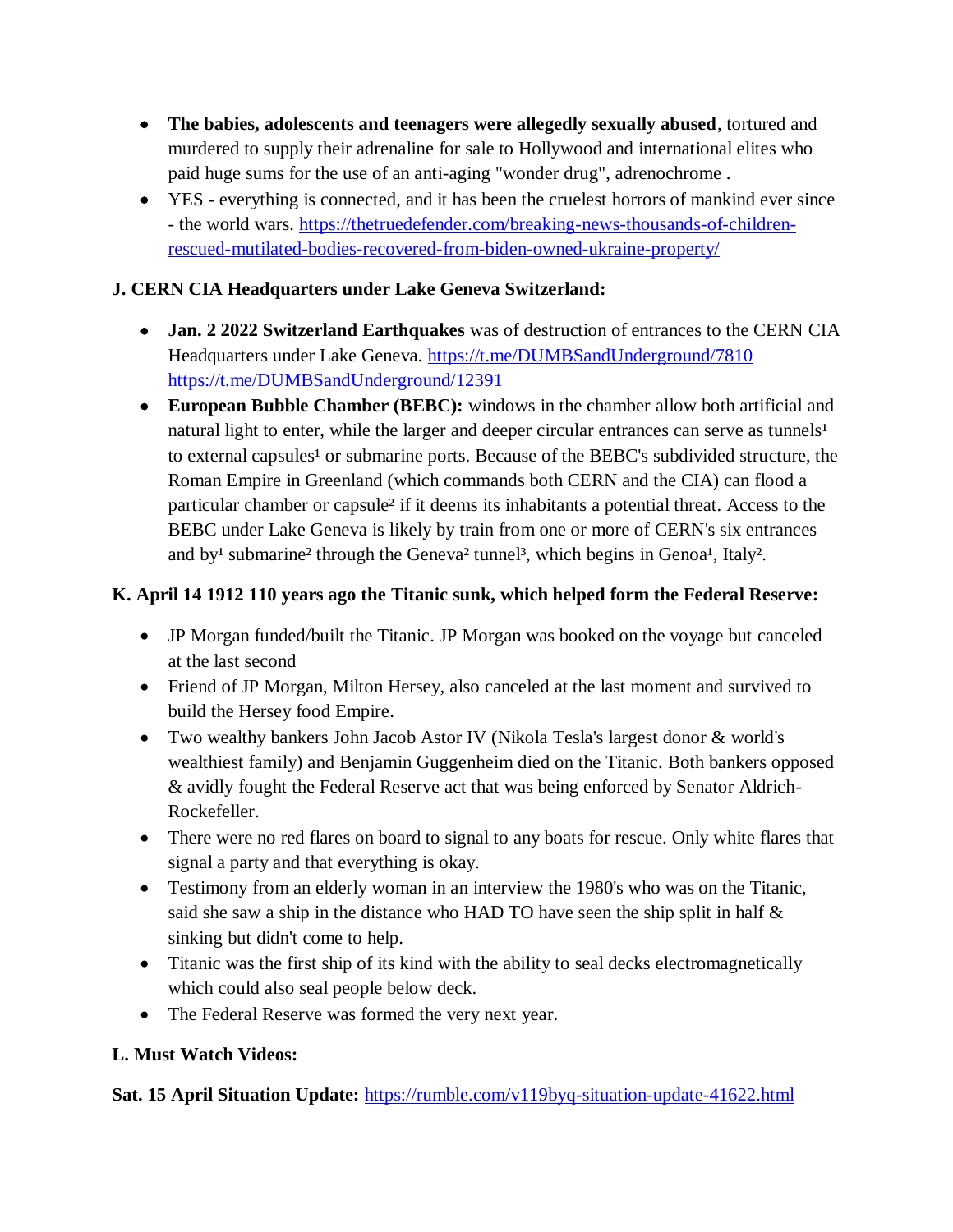[Juan O' Savin: Massive Update, the Shift to the QFS ~ Lets Go Brandon!!! \(Video\) | Alternative |](https://beforeitsnews.com/alternative/2022/04/juan-o-savin-massive-update-the-shift-to-the-qfs-lets-go-brandon-video-3771223.html)  [Before It's News \(beforeitsnews.com\)](https://beforeitsnews.com/alternative/2022/04/juan-o-savin-massive-update-the-shift-to-the-qfs-lets-go-brandon-video-3771223.html)

Situation Update: Martial Law Coming! Kiev About To Fall! EMP Cover For Imminent Attack! [Op Z! CCP Starving Own People In Quarantine! -](https://beforeitsnews.com/opinion-conservative/2022/04/situation-update-martial-law-coming-kiev-about-to-fall-emp-cover-for-imminent-attack-op-z-ccp-starving-own-people-in-quarantine-we-the-people-news-3625877.html) We The People News | Opinion - [Conservative | Before It's News \(beforeitsnews.com\)](https://beforeitsnews.com/opinion-conservative/2022/04/situation-update-martial-law-coming-kiev-about-to-fall-emp-cover-for-imminent-attack-op-z-ccp-starving-own-people-in-quarantine-we-the-people-news-3625877.html)

[Worldwide Premier! The Sequel: Everything's A Rich Man's Trick! NESARA GESARA vs The](https://beforeitsnews.com/politics/2022/04/worldwide-premier-the-sequel-everythings-a-rich-mans-trick-panic-in-dc-nesara-gesara-in-force-big-pharma-big-tech-going-down-dirty-little-secrets-of-obama-bush-rothschild-queen-el-3260559.html)  [Evil Fed! Reagan's Clone?! Justice is Coming, Trust the Plan! Panic In DC, EU, UN & NATO!](https://beforeitsnews.com/politics/2022/04/worldwide-premier-the-sequel-everythings-a-rich-mans-trick-panic-in-dc-nesara-gesara-in-force-big-pharma-big-tech-going-down-dirty-little-secrets-of-obama-bush-rothschild-queen-el-3260559.html)  [Global Elites, Big Pharma, Big Tech & MSM Going Down & More! | Politics | Before It's News](https://beforeitsnews.com/politics/2022/04/worldwide-premier-the-sequel-everythings-a-rich-mans-trick-panic-in-dc-nesara-gesara-in-force-big-pharma-big-tech-going-down-dirty-little-secrets-of-obama-bush-rothschild-queen-el-3260559.html)  [\(beforeitsnews.com\)](https://beforeitsnews.com/politics/2022/04/worldwide-premier-the-sequel-everythings-a-rich-mans-trick-panic-in-dc-nesara-gesara-in-force-big-pharma-big-tech-going-down-dirty-little-secrets-of-obama-bush-rothschild-queen-el-3260559.html)

[Joel Skousen: Globalists Plan a Pre-Emptive Nuclear First Strike on the U.S. -](https://beforeitsnews.com/alternative/2022/04/joel-skousen-globalists-plan-a-pre-emptive-nuclear-first-strike-on-the-u-s-dr-reiner-fuellmich-video-3771227.html) Dr. Reiner [Fuellmich \(Video\) | Alternative | Before It's News \(beforeitsnews.com\)](https://beforeitsnews.com/alternative/2022/04/joel-skousen-globalists-plan-a-pre-emptive-nuclear-first-strike-on-the-u-s-dr-reiner-fuellmich-video-3771227.html)

**M."Twenty Two Faces: inside the extraordinary life of Jenny Hill and her twenty two multiple personalities,"** by Judy Byington, Foreword by Dr. Colin A. Ross, M.D. **RAW: Dr.** Colin Ross – [Robert David Steele](https://robertdavidsteele.com/dr-colin-ross/)

**Jenny Hill's witness to a Satanic Child Sacrifice Rite: [Woman Sees Human Sacrifice -](https://www.youtube.com/watch?v=F626Lsrdwg4)** [YouTube http://www.youtube.com/watch?v=F626Lsrdwg4](https://www.youtube.com/watch?v=F626Lsrdwg4)

WARNING: Jenny gave a graphic description about how she at the tender age of five, was raped, tortured, forced to view a Child Sacrifice and save for Divine intervention, was almost killed herself – not unlike the sordid experiences of thousands of other child victims of Satanic Worshippers. Perpetrators giving homage to Satan appeared to be organized from the US Inc's CIA, Queen Elizabeth's, Illuminati Banking families' and Vatican's Ninth Circle Child Sacrifice Cult on down to the Clintons, Hollywood, Pizzagate and local teenage covens. They were funded by this same Cabal that ran our global monetary system – the very organization that was in the process of being brought down by activation of the Global Currency Reset and Restored Republics of the world. It's no wonder that President Trump has stated, "These people are sick."

## **N. Judy Note on the Satanic Ritual Abuse of Children in Your Neighborhood:**

**Since 1990** I have been doing investigations on the Satanic Ritual Abuse of children at the request of brave SRA Survivor-victims, who were witnesses and victims of pedophile, torture and murder crimes of Satanic leaders and their covens. During this time I have found Satanists implanted in law offices, local police, county sheriff's offices and all the way up to the Attorney General Offices in my state and others and then the carnage went on to the internationally organized Ninth Circle Satanic Cult that runs out of the Vatican.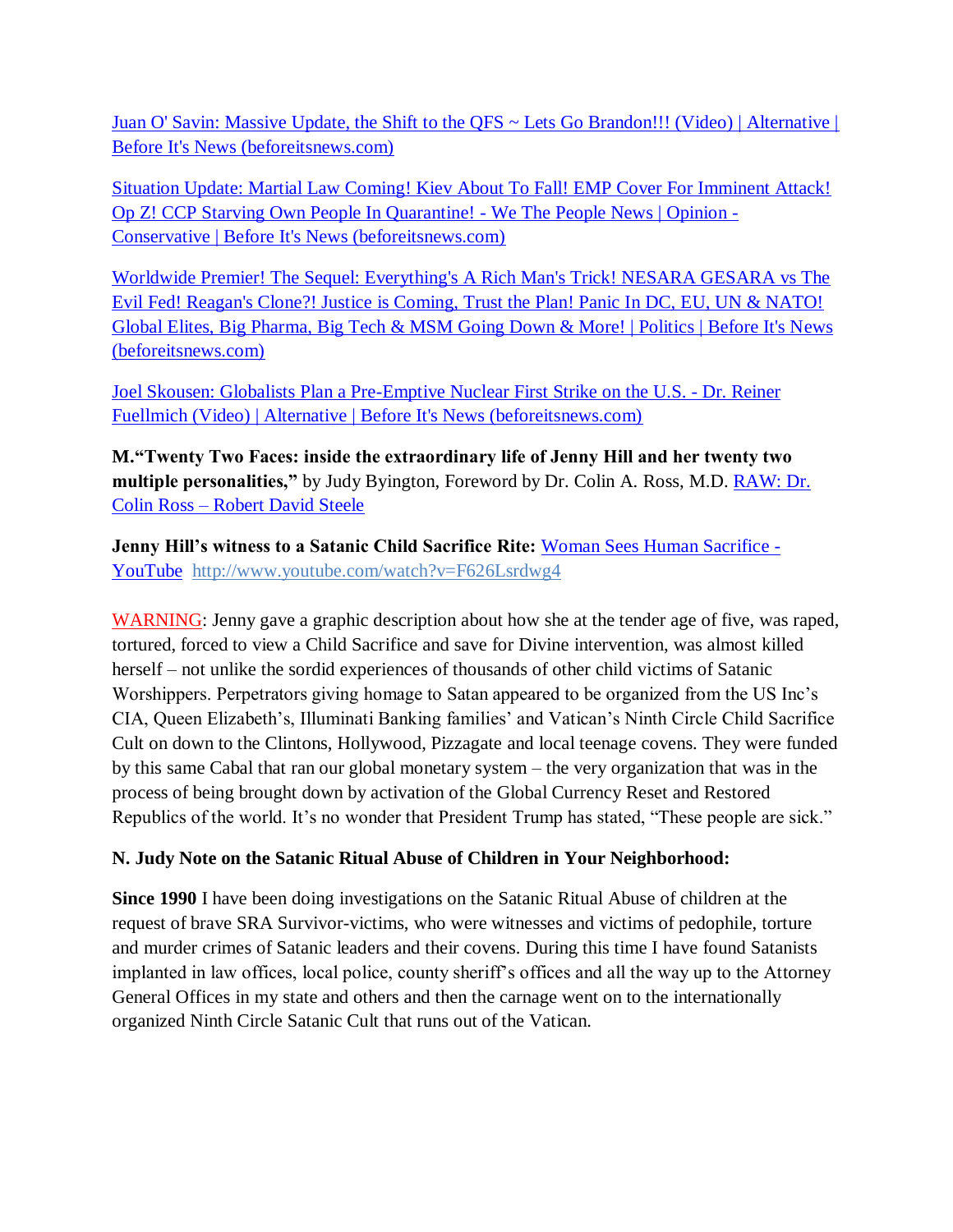There's certainly no help from US or other nation's government agencies, including the FBI or CIA perpetrators. These legal entities successfully negate even the opening of cases of the ritual abuse and murder of children, let alone do valid investigations.

To be honest and to my knowledge there was no safe place on either a local, national or international level that has been set up to report Satanic Crime – likely the main reason why local, national and international Satanic Covens so easily get away with the torture and murder of thousands of children on a regular basis.

**O. The following have been set up to report Crimes Against Children and incidents of human trafficking,** although I cannot verify as to the influence of Satanists within the organizations:

[https://wsbt.com/news/nation-world/crime-that-hides-in-plain-sight-fbi-releases-warning-signs](https://wsbt.com/news/nation-world/crime-that-hides-in-plain-sight-fbi-releases-warning-signs-of-human-trafficking?video=e56ba52a1b9d45ad8c8a033fd83fe480&jwsource=cl)[of-human-trafficking](https://wsbt.com/news/nation-world/crime-that-hides-in-plain-sight-fbi-releases-warning-signs-of-human-trafficking?video=e56ba52a1b9d45ad8c8a033fd83fe480&jwsource=cl)

**FBI Memphis (available 24 hours a day)** (901) 747-4300

**Submit an anonymous tip tips.fbi.gov.** 

**National Human Trafficking Resources Center Hotline** 1-(888)-373-7888.

**U.S. Immigration/ Customs Enforcement (ICE):** <https://www.ice.gov/webform/hsi-tip-form>

**Federal Human Trafficking Website:** <https://www.state.gov/humantrafficking/>

**Called to Rescue** 855-646-5484<http://www.calledtorescue.org/>

**Tim Ballard at Operation Underground Railroad:** <https://ourrescue.org/>

**Saving Innocence:** [https://savinginnocence.org](https://savinginnocence.org/) [https://www.youtube.com/watch?v=FT4tmI8YxCU&feature=emb\\_rel\\_end](https://www.youtube.com/watch?v=FT4tmI8YxCU&feature=emb_rel_end)

**US: Childhelp National Child Abuse Hotline** 1-800-422-4453

**USNCMEC Urgent victim help 24-Hour Hotline:** 1-800-843-5678

**Contact Interpol:** <https://www.interpol.int/Contacts/Contact-INTERPOL> <https://www.interpol.int/What-you-can-do/If-you-need-help>

**Europol Tipline** Tel.: +31 70 302 5000<https://www.europol.europa.eu/report-a-crime>

**EU Hotlines:** [https://ec.europa.eu/anti-trafficking/citizens-corner-national-hotlines/national](https://ec.europa.eu/anti-trafficking/citizens-corner-national-hotlines/national-hotlines_en)hotlines en

**Global: Human Trafficking Hotline Numbers:** [https://www.abolishion.org/human\\_trafficking\\_hotline\\_numbers](https://www.abolishion.org/human_trafficking_hotline_numbers)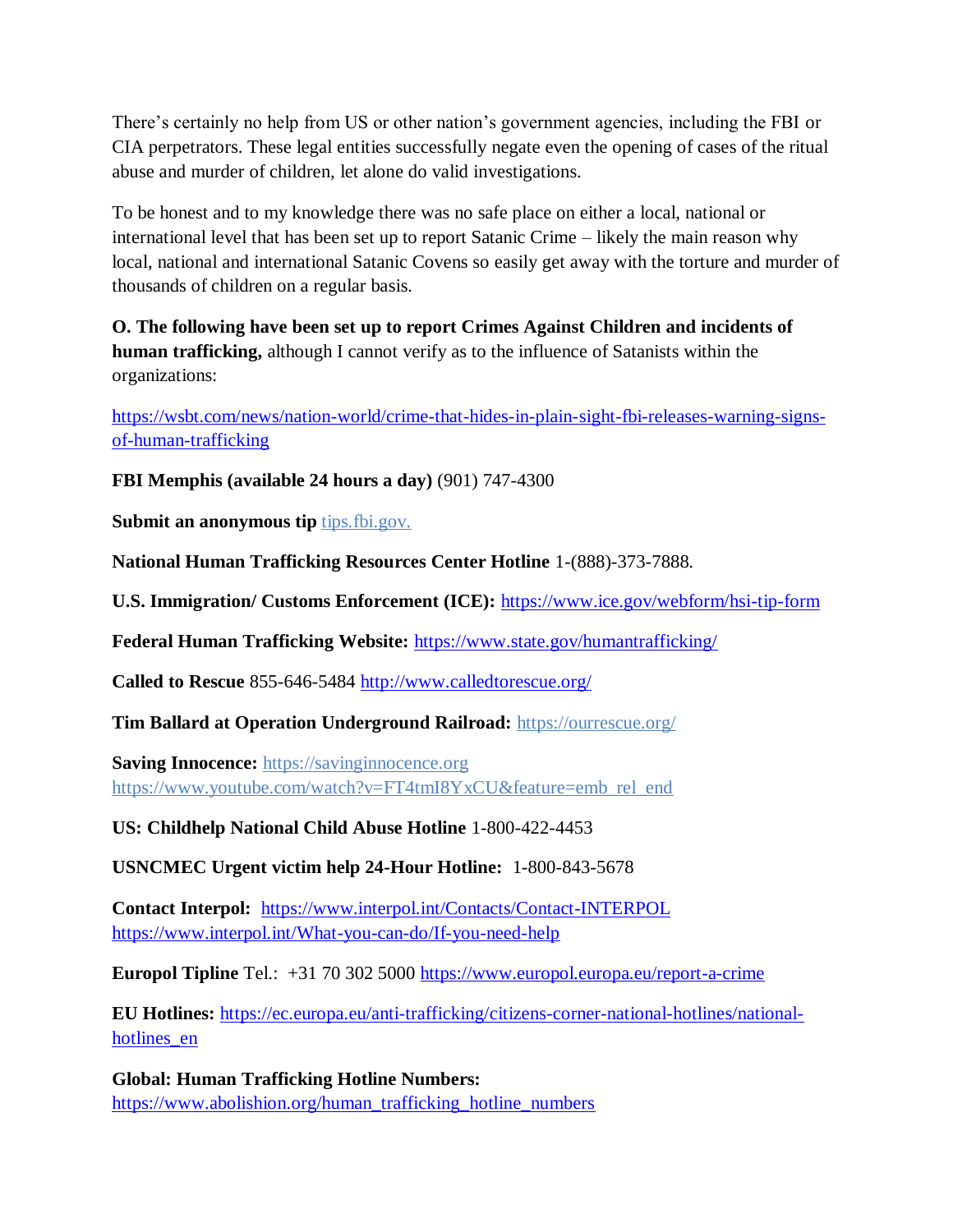### **Human Trafficking Help and Resources:** <https://trafficking.help/us/>

#### **UK: Childhelp National Child Abuse Hotline** [BBC Action Line](https://www.bbc.co.uk/actionline)

## **P. The Global Currency Reset, Restored Republic and NESARA/GESARA were all about the Children**

*It's not about the money. It's about the children – the thousands of malnourished and traumatized children who in honor of Satan, were being raped and murdered so their Elite Perpetrators could supposedly gain power and rule the world.* 

*The first official act President Trump made the morning before he was sworn into office was to pay a visit to CIA Headquarters and declare a war on an international Child Sex Trafficking Ring run by these global elites.* 

*Let us fast and pray for these millions of little ones who right now, were being rescued from Cabal underground tunnels across the globe, and tortured and killed by Satanic Covens right next door. Let us also pray for those Military Troops worldwide who were risking their own lives to save them. The ancient doctrine of Fasting and Prayer was explained here at the 10:30:32 mark:* <https://www.youtube.com/watch?v=4Mb9gU6DmKs>

**Q. Judy Note:** *I do not now, nor have I ever, received monies for writing my Updates and articles. The compensation has been in having outlets to help Save the Children by exposing truths about the very secretive Satanic Ritual Abuse, Pedophilia and Child Sacrifice that was rampant in our international society.*

*The above was a summary of information from the Internet. It would be up to the reader to do their own research and decide whether or not it was valid.*

*I will send the Safe Link Website out when I find out what it is, plus it will be posted on several Dinar Websites. It is my understanding that by linking into the Safe Link Website it will generate a Non Disclosure Agreement to sign in order to obtain redemption/ exchange appointments.*

*After signing that Non Disclosure I will be unable to email, post or talk to anyone about the exchange process for at least 90 days, so I will be going silent and taking that time to get my humanitarian project organized and going.*

*This is not a goodbye. I expect to be working with many of you in the near future. I can't tell you how much I have enjoyed getting to know you. You will remain in my heart forever.*

*A huge Thank You to those dedicated and brave Intel providers who wished to remain unknown; to our Angel Martha who worked 24/7 to expose what's really going on; to humble Wildfire Lady who is adept at exposing the truth; to Brad who does great research; to Bonni B who exposes the underlying causes of what is really happening and to Ken who uncovers almost unlimited Intel on pedophilia to help us Save the Children.*